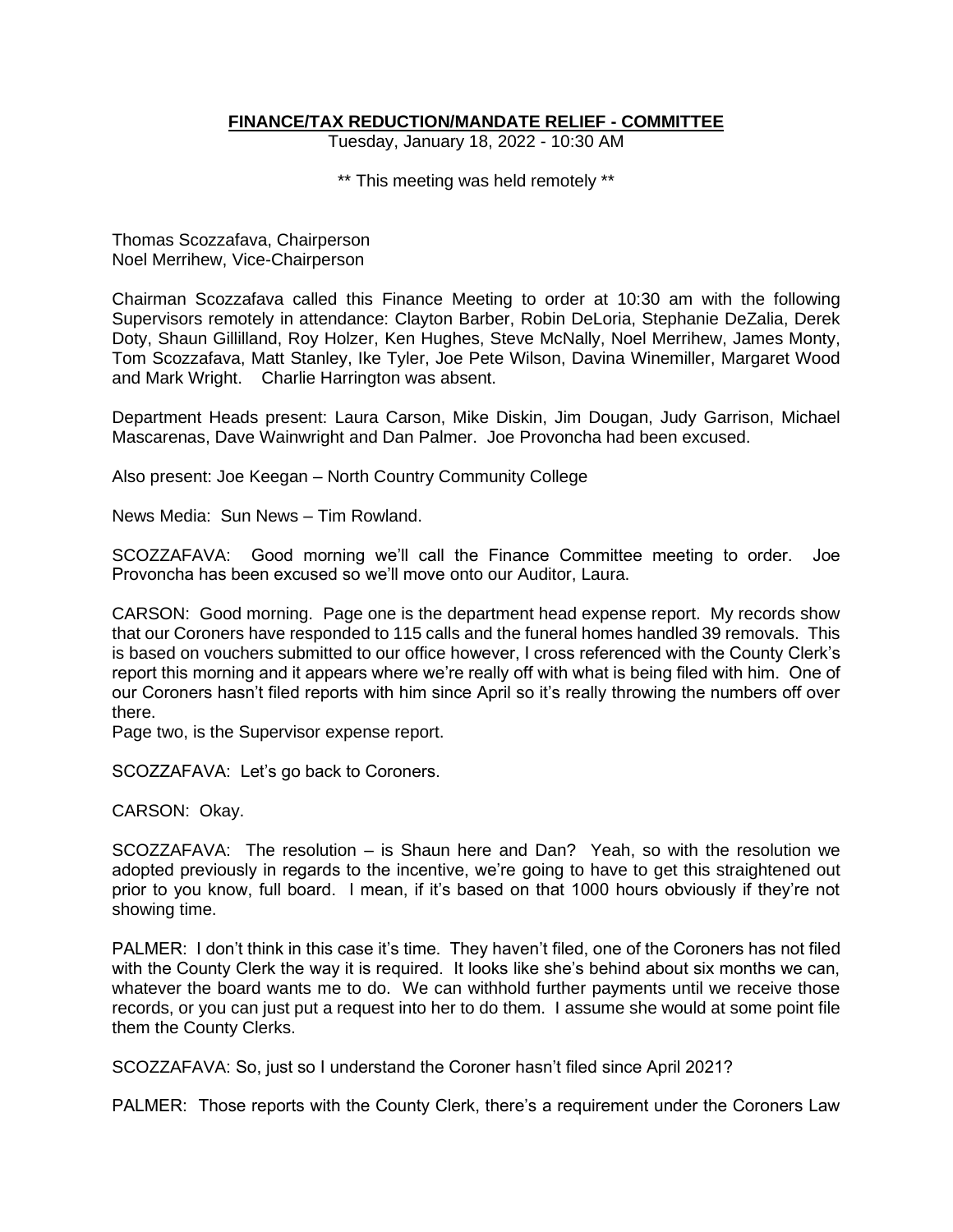that all those reports have to be filed with the County Clerk, she's behind on them.

SCOZZAFAVA: Gotcha, okay thank you.

MONTY: Tom, I believe a year ago we passed a resolution requiring that those reports be done in a timely manner and obviously someone is not following that and I don't know as an elected official what our recourse can be. I know I received notification I think we all did that one Coroner had filed their yearly report and I had not seen anything from the second Coroner either for 2020.

SCOZZAFAVA: So, I'm assuming either Dan or Dan Manning will follow up on this? Dan am I correct?

PALMER: Yeah, we'll get ahold of them. I can withhold payment until we receive them that's the only control that I have over an elected official is withhold payment.

SCOZZAFAVA: Right. Alright thank you. Go ahead Laura.

CARSON: Okay. Page three is our invoice summary. We processed over 2100 invoices and noted 318 errors in December. We've prevented almost 21,000 overpayments and almost 26,000 duplicate payments for the year.

Page four is the Auditor budget report. Page five is our Assigned Counsel summary. We received 63 assigned counsel vouchers and paid out over \$35,000 so we're heading, at year end we are always inundated, I have a pile here to process too.

Page six is our Assigned Counsel budget and then something new that I stared reporting on and that's the special prosecutor. Sometimes the DA's office is conflicted out and a special prosecutor is assigned and because I'm seeing an increase in this since 2019, I thought that I should bring it to your attention. In 2021, the traveling mileage fees associated with the special prosecutor is almost 39% of the total budget verses 6% in our entire assigned counsel budget. So, it kind of jumped out at me and I just wanted to make everybody aware of it. if you have any questions on call me or come see me. I keep spreadsheets on all of this. Does anybody have any questions?

MONTY: Yeah, Laura are these cases, I didn't think we were prosecuting many cases to start with during Covid, which kind of surprises me and secondly, is this a number of special prosecutors, is it a specific special prosecutor?

CARSON: On my spreadsheet I went back to 2019, to give you a rough idea of who the special prosecutors were but in 2021, it's only one.

MONTY: Really? Only one? Now, that seems odd to me. Thank you.

CARSON: Your welcome.

SCOZZAFAVA: Anything else on that subject?

WINEMILLER: Tom, can I ask a question? Yes, Laura can you please describe to us what type of they are getting reimbursed for?

CARSON: They are paid; we base it on MapQuest but they are paid their travel time so if it takes her two hours to go or four hours' round trip she's out of Glens Falls so she's paid the hourly wage of \$75 plus the IRS mileage rate.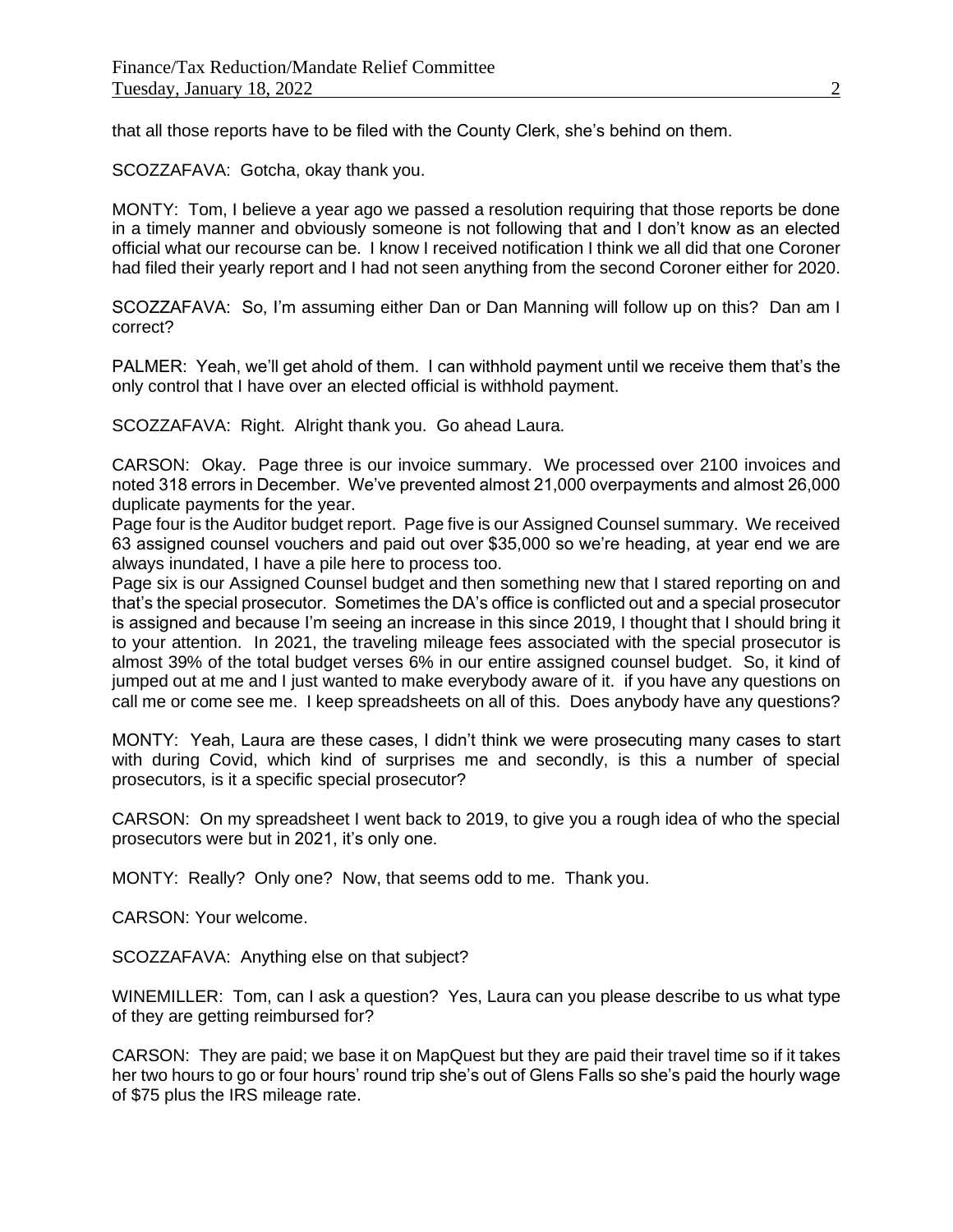WINEMILLER: Thank you.

SCOZZAFAVA: Anything further on that topic? Okay, go ahead Laura.

CARSON: I'm all set. Does anybody have any more questions?

SCOZZAFAVA: Any questions? If not, thank you and excellent report.

CARSON: Thank you.

PALMER: Tom, you need to go back to Joe he needs a resolution to accept and place on file his 2021 annual accounting of monies.

SCOZZAFAVA: Okay, someone want to move that please.

# **RESOLUTION TO ACCEPT, ADOPT AND PLACE ON FILE THE 2021 ANNUAL ACCOUNTING OF MONIES RECEIVED AND DISBURSED BY THE OFFICE OF THE ESSEX COUNTY CLERK. Merrihew, Barber**

SCOZZAFAVA: Discussion? Being none, all in favor, opposed – carried. Okay, Dave Wainwright, Real Property.

WAINWRIGHT: Good morning. If there are no questions on my budget, I just have a couple of other items to discuss.

SCOZZAFAVA: Any questions in regards to the budget? If not, go ahead Dave.

WAINWRIGHT: I just wanted to mention that between 2019 and 2020 so for the year 2020, we processed 179 more deeds than in 2019 and last year in 2021, we processed 291 more deeds. So while I thought that 179, the year before was a large increase we're up to 291 more this year so a total of 2442 deeds. So kind of indicating that things are not slowing down at all. We also processed 134 survey or sub-division maps which is an increase of 21 over last year and prior to that it was only a 6 map increase. So, like I say, things are picking up and moving right along there's still no slowdown in sight.

The other thing that I wanted to mention real quick was that according to real property tax law 15- 90, it says if a town has a website it's required to have a link prominently displayed on their homepage showing tentative and final rolls. As I go through the town's websites I see the majority of them comply but there a few that don't or some of them have actually scanned in like a 2020, final assessment roll and it's still out there on their site. I think for most towns it's probably easiest if they just include the link to the real property site our site is always up to date whether it be tentative roll, final roll, tax roll and as long as it's prominently displayed I think they will be complying with the law and other than that, I've got nothing.

SCOZZAFAVA: Alright, any questions for Dave? Alright, thank you.

WAINWRIGHT: Thank you.

SCOZZAFAVA: Treasurer, Mike.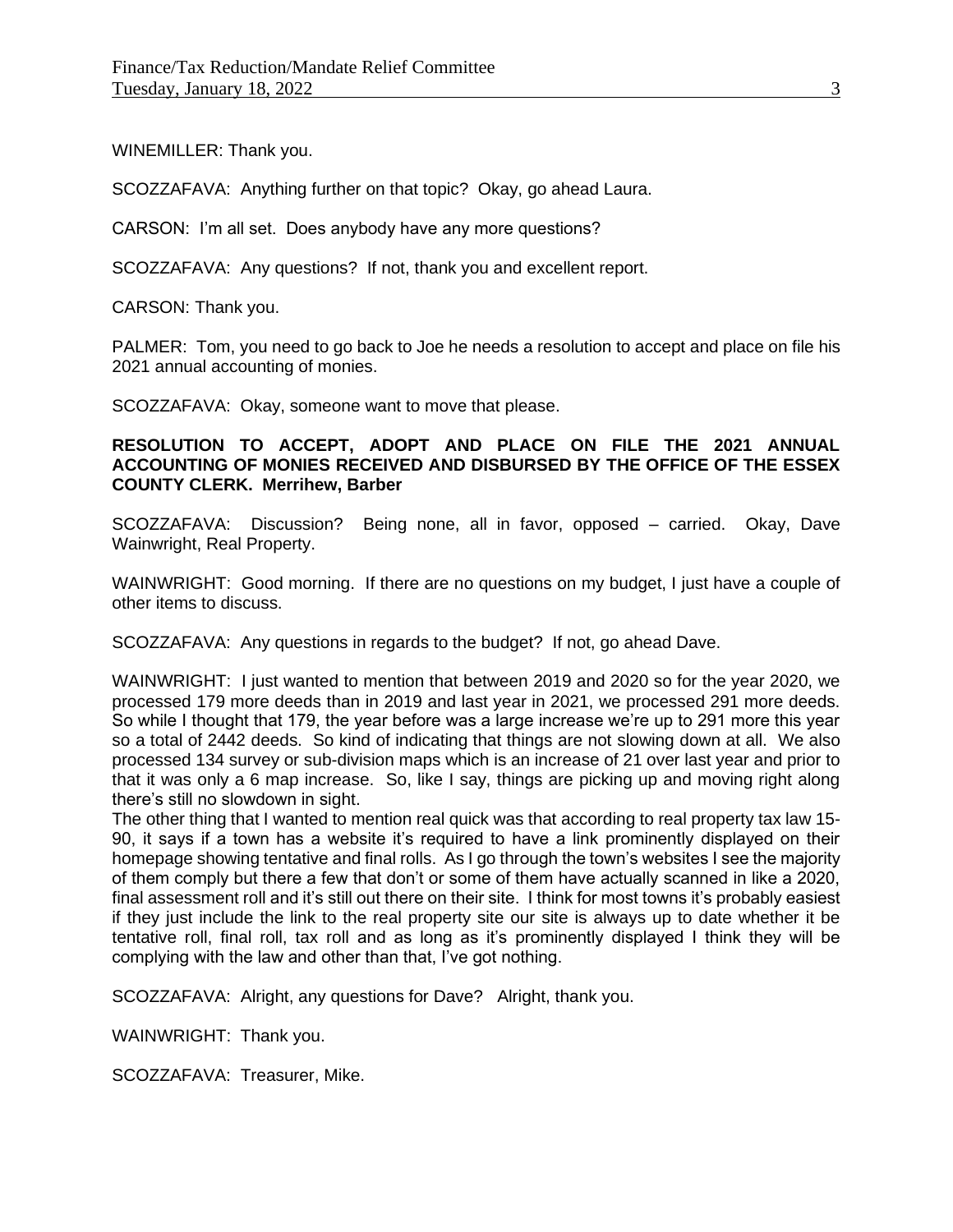DISKIN: Good morning. Let's start with sales tax, you can see from the last payment we had last month we had \$322,039 intercepted for the AIM payments that go to the towns and I think villages as well during this time. As of now we are still having to pay those instead of the State, those were taken out of the first payment in December. So for the year, the total amount intercepted in sales tax of \$511,417 that's for the AIM payments and to the fund for the fiscally distressed health facilities my understanding and talking with some other people all this money that's being held up and especially for these fiscally distressed healthcare facilities has not been distributed to anybody yet. The State has got it all. I don't know if that is still true or not but last I knew; they are not sending out any of this money that they are withholding to any of these hospitals or nursing homes. I don't know what they are doing with it or if they are just using it for other things but it is not being distributed as they said it was. There is one more payment on that because it is in the State budget year, there will be one more draw on that hopefully, if that doesn't renew, it is supposed to sunset at the end of March but there is another \$46,743, that will be taken out I believe in February, supposedly that are marked possibly for the end of that draw unless they renew them but at least that will be over but the AIM is still there unless they do something this next year, this coming year in the legislature we are going to continue to pay out that money.

Quickly I looked at the, we just got the report the other day from sales tax, beginning of January now while it's not on these sheets we did see some increase this year and the first payment we got in January which basically reflects holiday shopping overall we'll see what happens when they get the next one in but we'll see. Sales tax is good as you well know, we exceeded what we expected for the year. Any questions on the sales tax?

Occupancy, was another good month as you can see here the amount we accepted in December, was actually for November occupancy stays and the short term rentals continue to be good, we are taking up a good share amount of money that we're getting. We're still continuing believe it or not we're still getting people registering. I just had two this morning, that I got an email from that want to register so we're still getting people to register whether they are just discovering them or whether they decided they're going to get into the business, there's more people getting into the short term rentals not just in North Elba but in other places around the county. We continue to register them, short term rentals and Air B&B have been very well received. Like I said, we are doing very well with them. As you can see in there we have exceed \$6 million dollars already in collections, we have one more month of collections to go so it will be a good year. Last year was \$4 million and with this really additional money coming in primarily short-term rentals and a bounce back from the prior year when Covid first hit we're doing pretty good on occupancies. Any questions on those?

My budget was in there, what my department revenues and expenses were and I do have a couple of things I wanted to discuss with you as far as changes in the department. As most of you know the Deputy Treasurer Jane Haskins who was called the Deputy Treasurer of Finance retired as of January 8, my thought is to replace her with a fiscal manager not appoint another Deputy at this time. I do have Lisa Decker who is Deputy but I posted the position of fiscal manager. It is a Civil service title grade 17, which is the same as an accountant but I would like to change that position to 40 hours because the person whoever I ultimately choose is going to have to do as much work as Jane did and she was on 40 hours so I'd like to change that to a 40 hour position. I think we'll probably need a resolution on that.

# **RESOLUTION AUTHORIZING A CHANGE IN HOURS OF THE NEWLY CREATED FISCAL MANAGER POSITION IN THE TREASURERS OFFICE FROM 35 TO 40 HOURS PER WEEK WITH FUNDS TO COME FROM BUDGETED FUNDS. DeZalia, Barber**

SCOZZAFAVA: Discussion? Being none, all in favor, opposed – carried.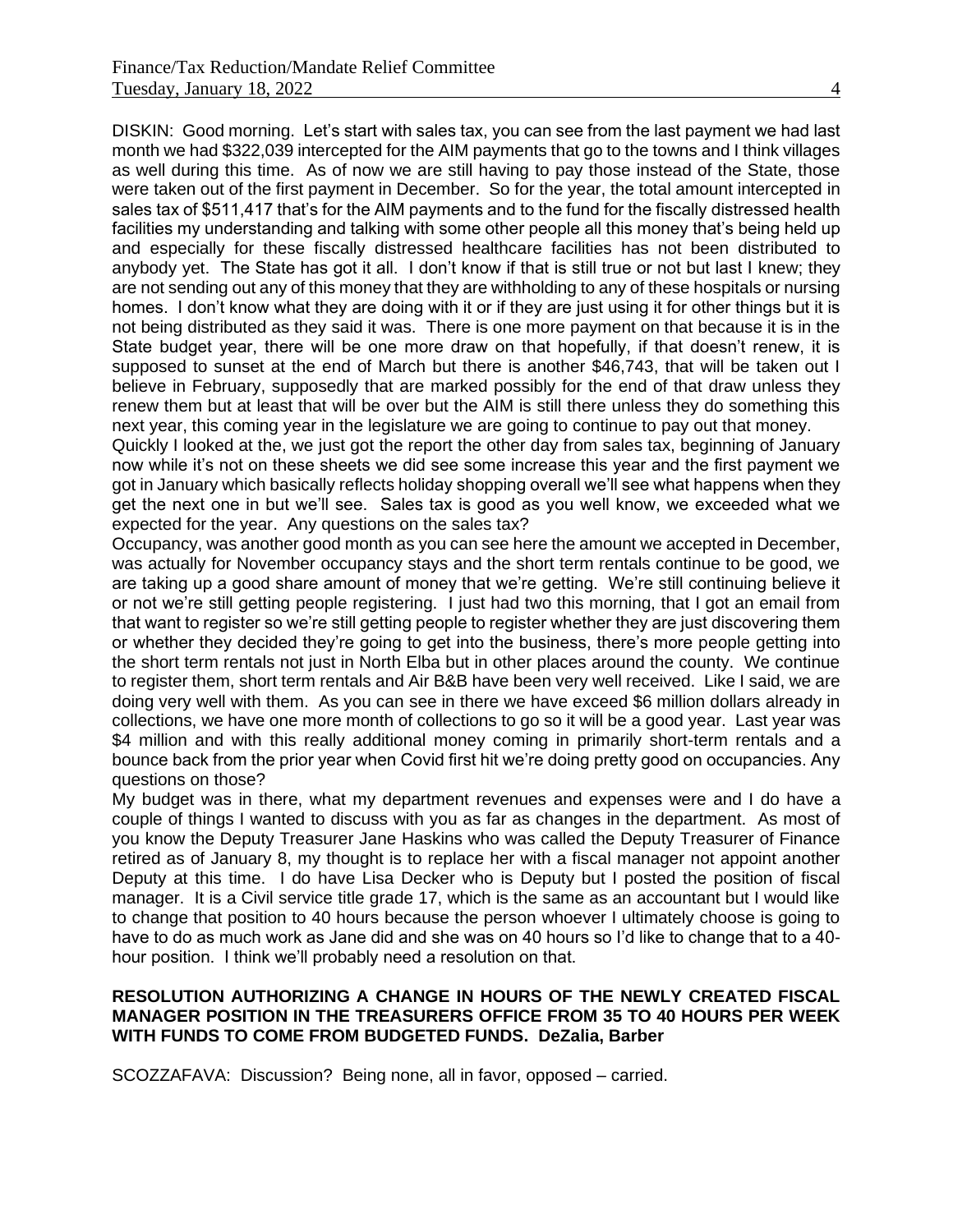DISKIN: There is money in the budget to cover this position, it's not an issue. It's already been planned in the budget.

SCOZZAFAVA: Mike, where are we on tax sale?

DISKIN: Well, the deadline was Saturday and my understanding it was not renewed, the Governor kept saying it's not renewed so this morning I will get with the County Attorney and we'll start planning to file the 2018, send out the notices on the 2019 and go from there. We have about 100 properties still left on the 2018 list and we will get that up to the County Attorney to prepare the paperwork, get it over to the courts because there is no more moratorium on it so we should be able to move on it and get a judgement and plan an auction.

#### SCOZZAFAVA: Alright.

DISKIN: We'll send the notices out on the '19, the '19 have all been searched but we'll put a hold on sending the notices out because of the moratorium but we'll send those 90 day notices out shortly with the '20 and 2019 properties and potentially have another auction later this year. We should be able to hold two this year, help us get caught up and if we can do two next year we'll be caught up rather there is no more stumbles with moratoriums or anything.

SCOZZAFAVA: Okay, thank you.

DISKIN: Just to reiterate what was going on with that fiscal manager position, if that is filled then we'll also have the accountant position, a fiscal manager and an accountant position available and I do have one more resolution of course with Jane retiring she was the signer on all of our accounts over at Champlain National so I need a resolution that removes her as signer and adds Hilary White who is going to be taking her responsibilities on as authorized signer of documents at Champlain National.

### **RESOLUTION REMOVING JANE HASKINS AS AN AUTHORIZED SIGNER AND ADDING HILARY WHITE AS AN AUTHORIZED SIGNER ON ALL DOCUMENTS AND ACCOUNTS AT CHAMPLAIN NATIONAL BANK. Tyler, DeZalia**

SCOZZAFAVA: Discussion? Being none, all in favor, opposed – carried.

DISKIN: Thank you. That's pretty much it. The actual wording for the resolution I will give to the County Attorney, it's kind of a long resolution.

SCOZZAFAVA: Any questions for the Treasurer? If not, thank you Mike.

DISKIN: Okay thank you.

SCOZZAFAVA: Okay, County Manager Dan.

PALMER: I have a few resolutions; one is authorizing the extension of our auditing services with our current contractual agreement with Dresher & Malecki certified public accounts to include consulting, oversight and reporting requirements of the American Recovery Act. Again, this is a chargeable cost under the American Recovery Act and it would provide us and the towns with guidance as we do our reporting under the American Recovery Act.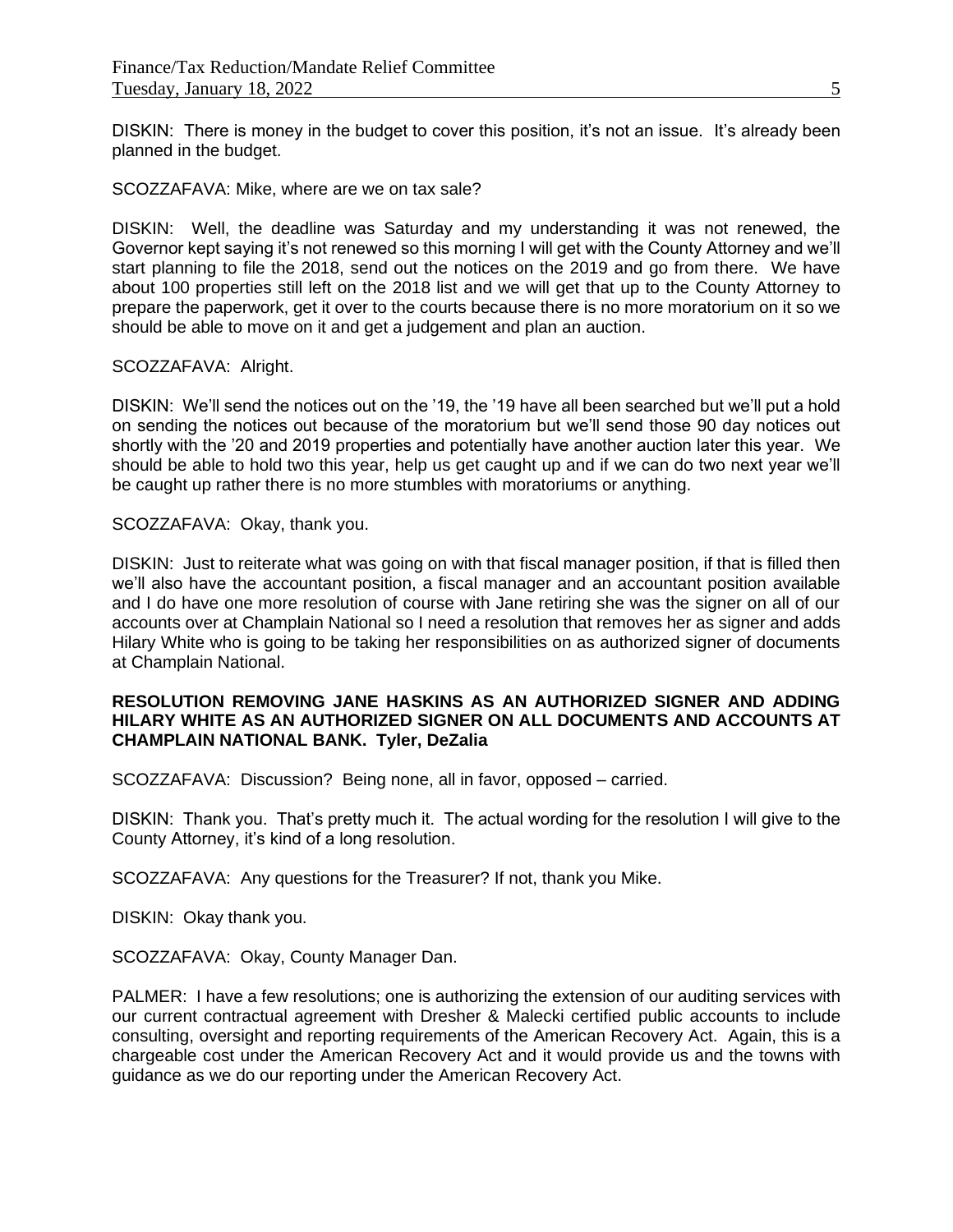**RESOLUTION AUTHORIZING THE EXTENSION OF OUR AUDITING SERVICES WITH OUR CURRENT CONTRACTUAL AGREEMENT WITH DRESHER & MALECKI, LLP CERTIFIED PUBLIC ACCOUNTS TO INCLUDE CONSULTING, OVERSIGHT AND REPORTING REQUIREMENTS OF THE AMERICAN RECOVERY ACT FUNDING FOR THE COUNTY OF ESSEX AND ADDITIONALLY TO PROVIDE THE SAME SERVICES TO THE 18 ESSEX COUNTY TOWNSAT THE PREVIOUSLY AGREED TO RATES IDENTIFIED WITHIN THE CURRENT CONTRACT. Tyler, Barber**

SCOZZAFAVA: Discussion? Being none, all in favor, opposed – carried.

PALMER: The other one of course, is the bad news one I need a resolution authorizing a network coordinator position. James has indicated that he wants to return. This would create a slot for him as Network Coordinator position. Unfortunately, we also received the resignation from Nate Lipid our other Network Coordinator who is getting done on January 28th so I will be searching for – James I'm expecting to be able to return our Regular Board meeting is on the  $7<sup>th</sup>$  I think probably on the 14th we should be able to get James back in here and then I will be searching for another Network Coordinator after that but I need a resolution authorizing that Network Coordinator position and authorizing me to fill it.

### **RESOLUTION AUTHORIZING THE POSITION OF NETWORK COORDINATOR IN THE INFORMATION SYSTEMS DEPARTMENT AND FURTHER AUTHORIZING THE COUNTY MANAGER TO FILL SUCH POSITION. DeZalia, Winemiller**

SCOZZAFAVA: Discussion?

PALMER: Just so you know Tom, that is at a rate of \$28.44, hired after 2009, which is what Jeff and James was.

SCOZZAFAVA: Being no discussion, all in favor – opposed – carried.

PALMER: The other resolution that I have is we talked about the flyover out of EMS, for the Pictometry stuff. You passed a resolution to do it. Linda Wolf provided me in your pack, with the actual resolution that takes the funding from the General fund balance and moves it into that Capital Fund Project #22-, and again, you know that's a nine-year contract so we would take it out of the project fund to pay for it over the course of that time. The resolution was to transfer \$728,552.04.

# **RESOLUTION AUTHORIZING THE TRANSFER OF GENERAL FUND BALANCE IN THE AMOUNT OF \$728,552.04, TO THE CAPITAL FUND PROJECT #22-1 FOR A CONTRACT WITH PICTOMETRY INTERNATIONAL CORP. TO DO A FLYOVER FOR GIS AND IMAGEMATE SOFTWARE UPDATES. Tyler, Barber and Wilson**

SCOZZAFAVA: Discussion? All in favor, opposed – carried. Okay anything else Dan?

PALMER: Just as an update, the Auditors are coming in I'm thinking next week they're going to be in. I have to report what we've used the American Recovery Funds for by January 31<sup>st</sup>. They are going to assist me in that even though, technically that resolution won't go into place until February but they indicated that they would help me get that first report in and reported and then they would bill me for that after.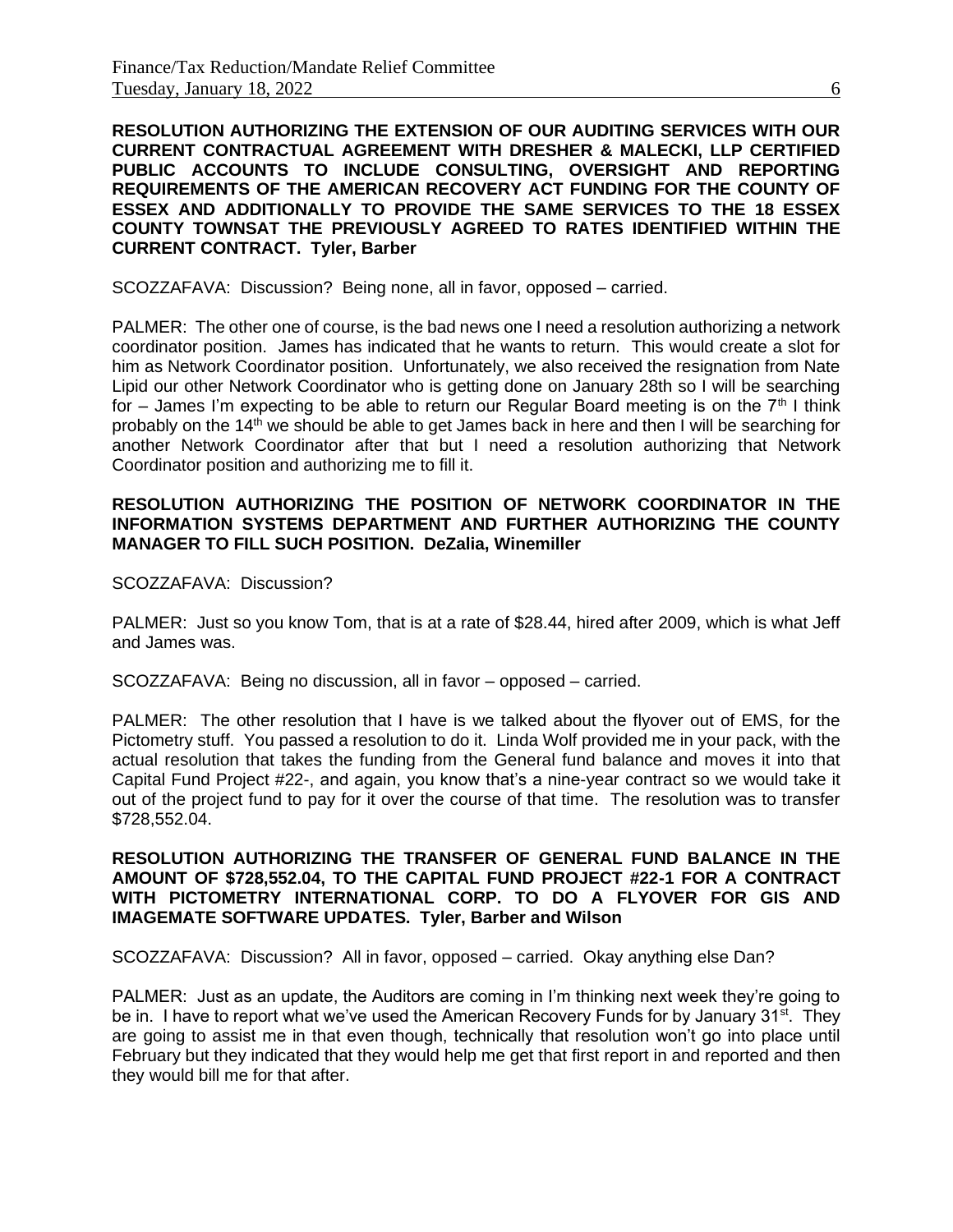DISKIN: Dan, they are supposed to be here on the  $24<sup>th</sup>$  I believe.

PALMER: Yeah, that's what they indicated to me on this.

SCOZZAFAVA: Dan, on the latest update that I received, I'm sure we all received on the American Recovery monies, it appears that, with the exception of paying off any debt or paying down debt or using it to decrease taxes that they've really opened the doors up as to what this money can be used for.

PALMER: Well, again, you've got to be careful with that only because the door sort of has been opened much wider as it relates to Government service and the lost revenue portion of your calculation. So, for the county, when we did our calculation our whole award of \$7 million fell under what was called lost revenue so we have a wider degree of latitude. If you are spending the money strictly based upon the normal categories it's a little more restrictive but again I think having those auditors on the firm, just to check to make sure before either the county or the towns spend that money that we know we're spending it correctly will be really helpful. These guys have been doing it for quite a few places so I think they will be able to give us good direction as to how that money should be spent.

SCOZZAFAVA: We could use that firm; you know if we decide to?

PALMER: Yes, those rates are defined in the contract per hour and all you're really doing with this resolution is extending that engagement to include coverage for advice and consultation on that American Recovery funding.

SCOZZAFAVA: Thank you.

PALMER: And they don't care whether it's advice to us at the county or advice to you guys at the towns.

SCOZZAFAVA: Alright, anything further Dan?

PALMER: No, that's it unless there's any questions?

SCOZZAFAVA: Any questions? If not, Joe Keegan, North Country.

KEEGAN: Hi Tom. Happy New Year, hope you're all well and the New Year is starting off better than the previous one. Not much to report Tom. I just want to thank everyone for your ongoing support. I'd like to welcome the new supervisors. I look forward to meeting with you all at some point in the upcoming months.

Our spring term begins next Monday, the 24<sup>th</sup> and that's where a lot of our energies are right now. I think you may have heard Tom and probably the group that we've been working with Linda Beers in Public Health about setting up our Ticonderoga campus as a testing site on Friday afternoons for the County so we're anticipating that's going to be a go at the end of the month unless I hear otherwise from Linda.

And then, just as a reminder and maybe for the new supervisors, some information on the College's Foundation which is the philanthropic arm of the college head has dedicated \$100,000 annually for residents of Essex and Franklin County as scholarship funds for those that are needy. So unlike many of our other scholarships which are merit based, this is really looking at need based scholarship and so if a student is 18 years or older in your town that you know that maybe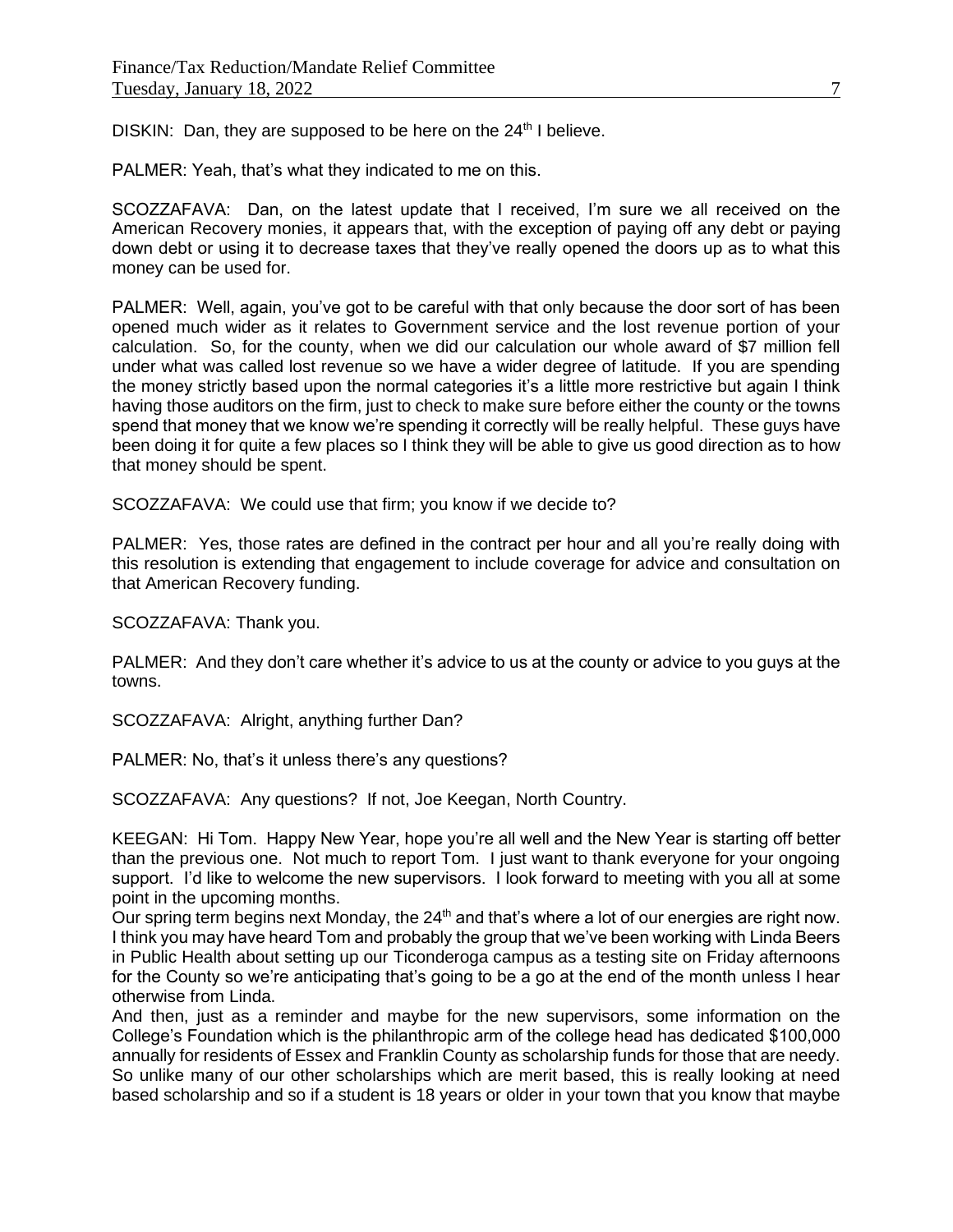interested in going to college, we've got funding to be able to help support them in their desire to do that. So that's it Tom.

SCOZZAFAVA: Okay, any questions?

HOLZER: Thanks Tom. Joe, do we have an update – that's great about the new scholarship but do we have an update on the thing that I brought up over a year ago about a specific scholarship program for employees of Essex County and their dependents?

KEEGAN: So Roy, we pulled together a proposal and I moved it over to Dan and Mike so it's just a matter of us getting together to flush out the details. I don't know if Mike or Dan could respond to that?

PALMER: Yeah, I will talk to Roy. I will call you.

HOLZER: Alright, alright just send me whatever, thank you.

SCOZZAFAVA: Is that it for North Country? Alright, I have one resolution that I would like to move. I found out last evening, Barb Brassard I know some of the older supervisors may remember Barb. She was the Director for RSVP for a number of years and she was also the Economic Development Director in Moriah back in the '90's. So I would like to move a resolution of condolence to the family of Barb Brassard.

## **RESOLUTION OF CONDOLENCE TO THE FAMILY OF BARBARA BRASSARD. Scozzafava, unanimous**

SCOZZAFAVA: Alright, anyone else have anything they want to bring up?

MONTY: Yeah, I would just like to update the board on a meeting you and I attended last week. Shaun and Tom had gotten invited to the second floor in Albany last week to meet with the Deputy Director of Public Service, Public Safety excuse me. Who encompasses everything top down from public safety which includes corrections. Shaun couldn't' make it so they asked me to attend with Tom and I think the meeting was very, very good. I walked away feeling that he listened to us. He very much had done his homework; he was in tune with what we were saying instead of focusing on the specific economic impact on the Town of Moriah because obviously any community that has a facility closing the economic impact there is going to be tremendous. We tried to focus on the programmatic side of the program, what they accomplish there in terms of getting them their GED, transitional services, alcohol and substance abuse classes, getting physically fit, the things that will actually conceivably could change their lifestyle and keep them on the road to success. Again, like I said he had done his homework. We did enlighten him on a few things he didn't know, primarily the GED rate of the inmates that go through there because it is mandated that they take their GED while they're there and he was very impressed with the 90% plus rate that happens there. I think it's a testament to the program as well as the teachers that work there. We did discuss, I did want to bring to his attention the economic impact to another State agency, primarily DEC because the inmates in Moriah have historically open campgrounds, and the boat launches, have done trail work so many things that now DEC is going to have to hire out, hire more people to do or it won't happen and ultimately that's going to affect tourism which we all know tourism is a number one generator for Essex County. He said, well, I never really thought of that and I said, well to me that's a big impact and I said, you can't take away the work that these inmate crews did during natural disasters, during high floods, during the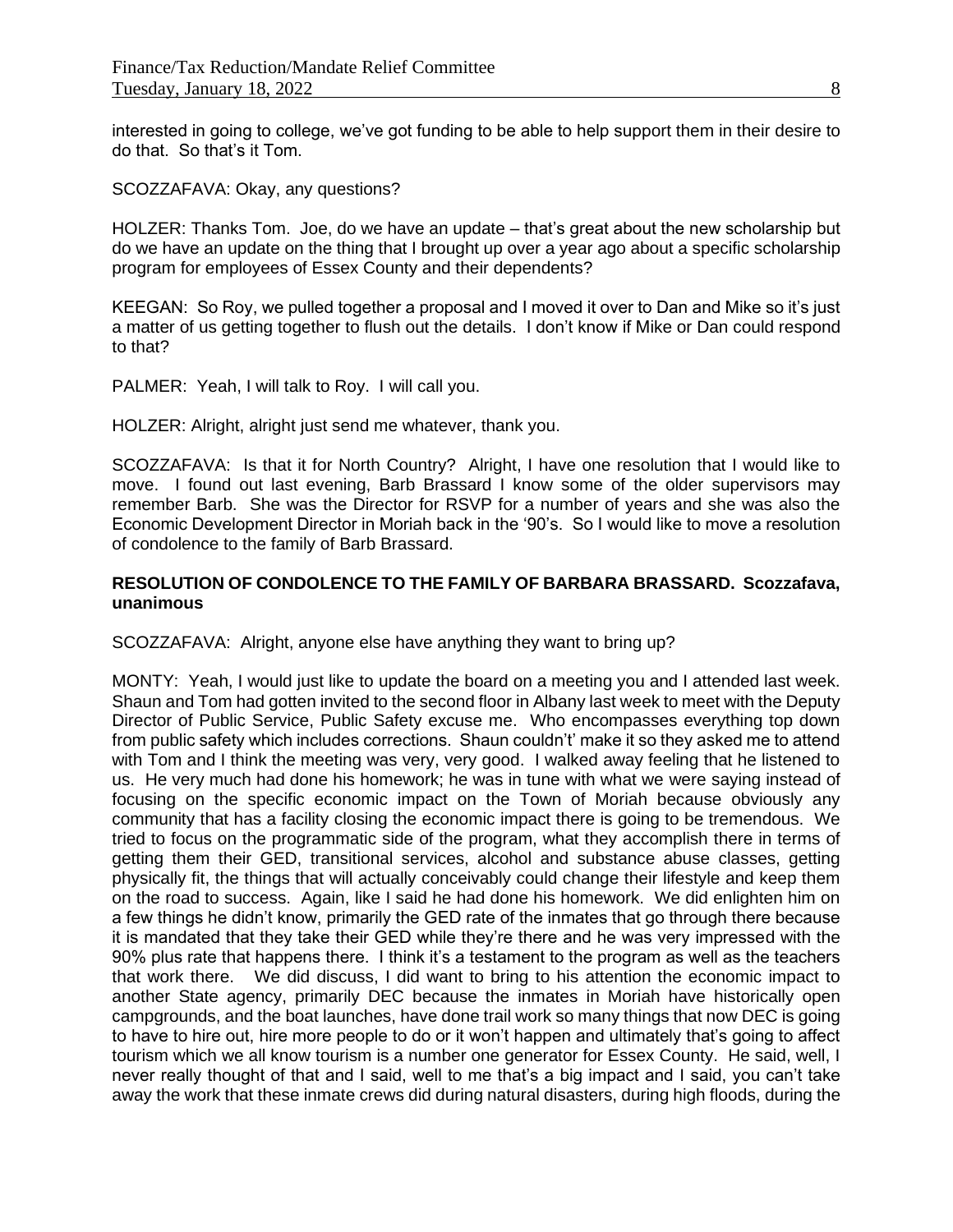ice storm. The crews there were Statewide renowned for their forest fire ability. The inmates would take a week of forest fighting course while they were there and I think Ike can attest to how many crews we took out fighting forest fires across Essex County and some in Clinton County. I think we gave him a pretty good overview. He genuinely listened I thought. It wasn't where he was blowing smoke up our backside in fact, he told Tom and I before we left that he doesn't hold meetings just to appease people. He holds meetings because he really wants to hear what we say and I walked away feeling very positive from that meeting. We were there over an hour with him.

SCOZZAFAVA: I just want to thank Jim. There's no one that knows that program better than Jim Monty because he spent 22 years I believe, at Moriah Shock as a Drill Instructor so he was very well versed and knowledgeable on the program and actually presented the Deputy Secretary who is Marcus Stollar, with a lot of information but he had definitely done his background on Moriah and he did say that he plans to make, he wants to visit the facility in the near future and he would let us know when that will be arranged. We both left there with a good feeling, you know, we're still on the chopping block. You know, we have up until March  $10<sup>th</sup>$  to resolve but you know, as long as communications are open and they have been and I haven't told us you know what don't waste your time, go home it's over with so we have not heard that. I think the meeting that we had last week was excellent and again I want to thank Jim and Shaun and everyone else and all the letters of support that we've been receiving on this because we all know that the benefit that Moriah Shock provides is far more reaching than just the economic benefits.

MONTY: I think also Tom, one thing that he was surprised at when he asked you what the post closure plan was.

SCOZZAFAVA: Yeah, that was interesting because if you look at the legislation when the legislature allowed the Governor to close prisons and in that specific 90-day timeframe, part of that legislation and Dan Manning had pointed it out to me earlier and I think Shaun Gillilland also investigated this, that prior to that there's also they are supposed to have a post closure plan in other words, what do we plan to do with that facility once we close it and that doesn't exist. There's nothing there right now for Moriah Shock, it just does not exist and then the other thing that he was going to look into was why the number of inmates that are in the Shock program during the last few years have been going to Lakeview verses Moriah. And Jim you remember his quote, unquote, 'the kind of prisons or the kind of facilities that we're looking for today, we don't want fences or walls around where you know the Department of Corrections is saying to us, well, the reason you weren't getting inmates at Moriah is because you didn't have a fence. So, you know, there seems to be some opposite view points as to why when it comes to Moriah from Public Safety and from Corrections so he is investigating that also.

MONTY: I felt there was a definite disconnect between him and the Department of Corrections.

SCOZZAFAVA: Absolutely.

MONTY: Definite disconnect.

GILLILLAND: I know from the description of your meeting and the description we had with the Department of Corrections, I think the first meeting that Tom and I had with Corrections was just to appease us and it sounds like you guys made a lot more progress. I want to thank you Jim very much for, I mean Jim dropped at a moment's notice they called the night before, I couldn't go and Jim dropped an important doctor's appointment to get there. So it just shows we've got